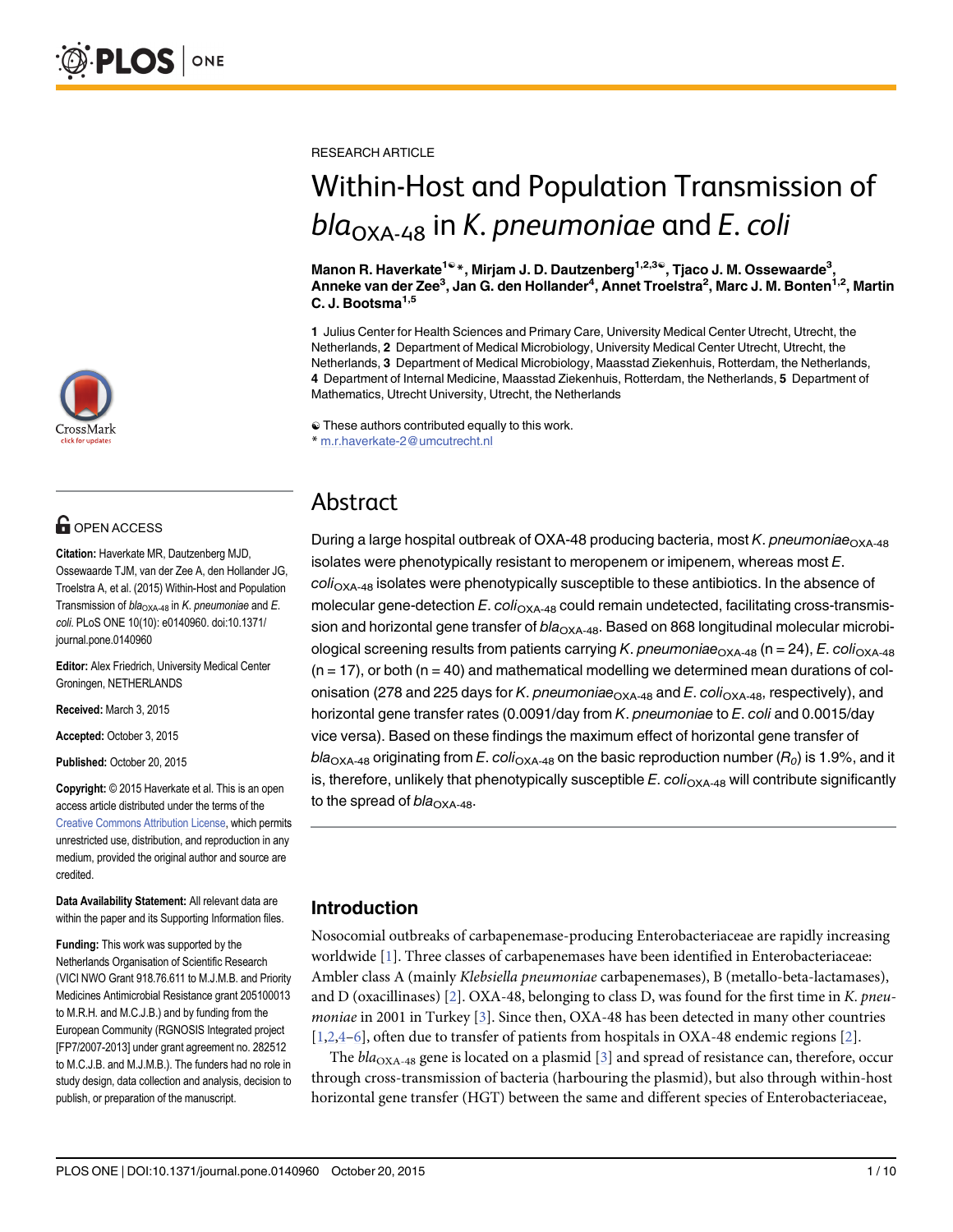<span id="page-1-0"></span>

Competing Interests: The authors have declared that no competing interests exist.

e.g., due to conjugation. Several studies have demonstrated that HGT, including of  $bla_{\rm OXA-48}$ , can be important in the transmission of highly resistant Enterobacteriaceae  $[7-12]$  $[7-12]$  $[7-12]$ .

Based on international criteria for defining phenotypes based on antibiotic susceptibilities, OXA-48 producing bacteria can be highly resistant to carbapenems (mostly in K. pneumoniae and when present together with ESBL genes) or susceptible to imipenem and meropenem (e.g., in Escherichia coli in the absence of ESBL genes)  $[13]$  $[13]$  $[13]$ . In the latter case, identification of  $bla<sub>OXA-48</sub>$  relies on molecular detection or susceptibility testing for ertapenem, which is not common practice in all diagnostic laboratories. Failure to identify these 'susceptible' OXA-48 producing isolates may facilitate unnoticed spread  $[2,12,14]$  $[2,12,14]$  $[2,12,14]$ .

The dynamics of  $bla_{\text{OXA-48}}$  in Enterobacteriaceae are driven by the rates of bacterial crosstransmission, within-host HGT, and decolonisation rates. Yet, their values have never been quantified, although some studies suggest that the cross-transmission rate of K. pneumoniae is higher than of *E. coli* in hospital and household settings [[15](#page-9-0)–[17](#page-9-0)].

Data for this study were obtained from an outbreak in the Maasstad hospital, Rotterdam, the Netherlands, involving 118 patients [\[13\]](#page-9-0). Here we have used longitudinal colonisation data of 81 patients colonised with OXA-48 producing K. pneumoniae and/or E. coli of whom follow-up screening cultures were available and determined the within-host HGT-rate and duration of colonisation with OXA-48 producing bacteria. The outbreak was characterised by phenotypical resistance to carbapenems of 15.5% (meropenem) and 71.6% (imipenem) of K. pneumoniae<sub>OXA-48</sub> and of 0% (meropenem) and 10.9% (imipenem) of E. coli<sub>OXA-48</sub> using EUCAST breakpoints as determined by VITEK 2 (bioMérieux, Marcy l'Etoile, France). All tested isolates but 4 had an MIC  $> 0.25$  for ertapenem as determined by Etest (bioMérieux, Marcy l'Etoile, France) [ $13$ ]. We, therefore, consider the outbreak to be caused by K. pneumoniae<sub>OXA-48</sub> with a phenotype detectable by routine susceptibility testing or by E. coli<sub>OXA-48</sub> with a susceptible phenotype that can only be detected by molecular testing or ertapenem susceptibility testing. Most E.  $col_{\text{OX}_{\text{A}-48}}$  were found when patients were residing at home, indicating that the hospital outbreak was mostly caused by K. pneumoniae $_{\text{OXA-48}}$  with subsequent HGT.

Here, we assess the influence of E. coli<sub>OXA-48</sub> on the epidemiology of  $bla_{\rm OXA-48}$  using the measured duration of colonisation, the within-host HGT rates, and mathematical modelling. The effect is quantified by the influence of E. coli<sub>OXA-48</sub> on the  $R_0$  of all OXA-48 producing Enterobacteriaceae.  $R_0$  is the basic reproduction number (the average number of secondary cases caused by one typical infected (colonised) individual, in a population consisting of susceptibles only  $[18]$  $[18]$  $[18]$ ).

### Methods

All patients included in this study presumably acquired OXA-48 producing Enterobacteriaceae during a large nosocomial outbreak in the Netherlands from 2009 to 2011 [[13\]](#page-9-0). The  $bla_{\text{OX A-48}}$ carrier status of colonised patients was determined every two months after hospital discharge, until six consecutive negative cultures with two months in-between cultures. There were no attempts for elimination of  $bla_{\text{OXA-48}}$  colonisation. Screening swabs from rectum, throat, and possible infection sites were inoculated overnight in broth containing ertapenem (0.125 mg/L). The specimens were then tested by PCR for  $bla_{\text{OXA-48}}$ . Positive samples were inoculated on CRE (Oxoid Brilliance<sup>™</sup> CRE Agar) and McConkey agar (Oxoid) and the presence of  $bla_{\text{OXA-48}}$ was reconfirmed by PCR in every morphologically different isolate [[13](#page-9-0)]. Data for the current study was collected until March 2013. Data collection was not designed for research purposes but for clinical care. Patient information was anonymised and de-identified prior to analysis. The Medical Ethics Review Committee of the Maasstad Ziekenhuis determined that this study was exempted from evaluation with regard to the Dutch Medical Research Involving Subjects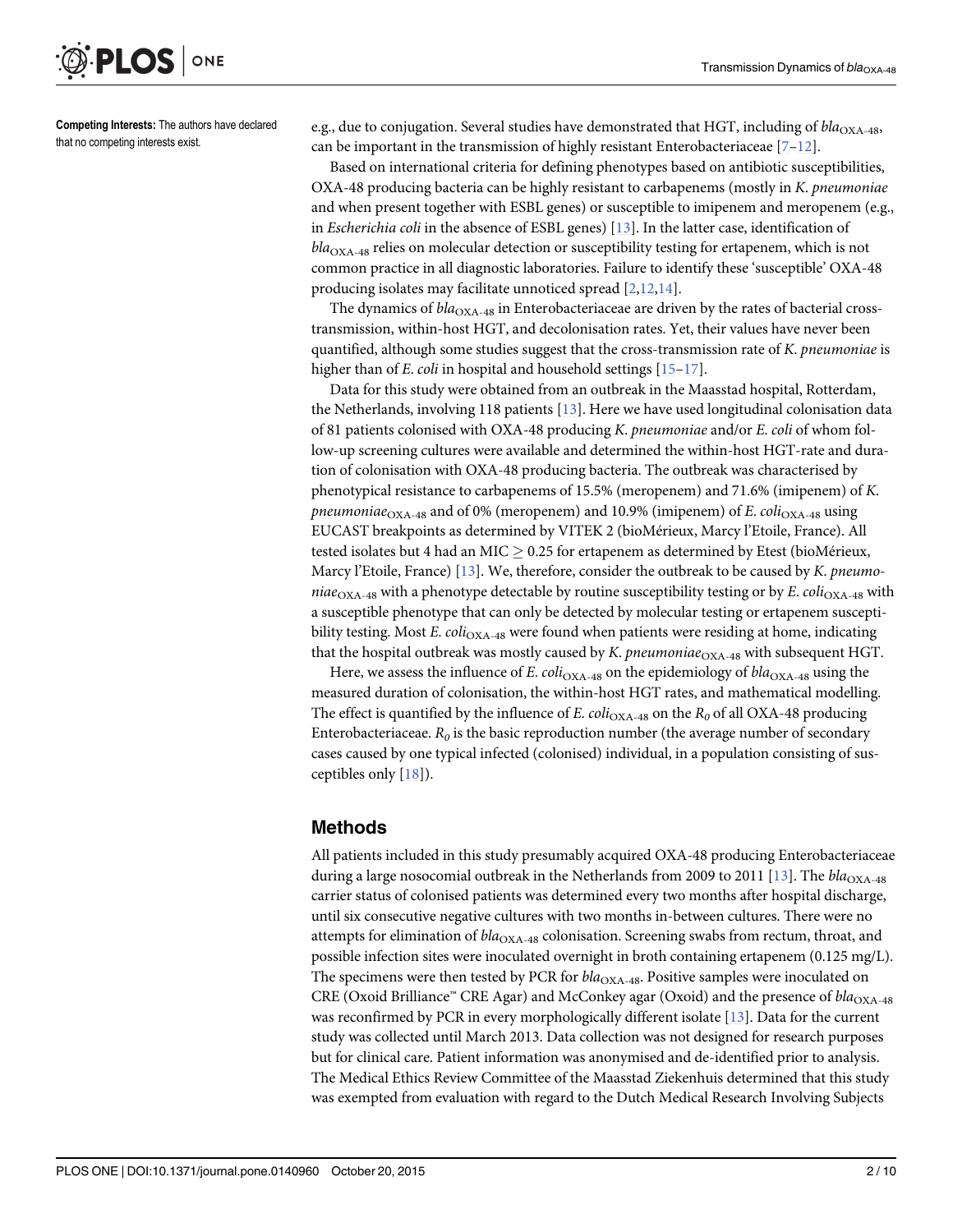<span id="page-2-0"></span>Act. Details on microbiological methods, outbreak management, and impact of infection control measures can be found in Dautzenberg et al [[13](#page-9-0)].

#### Model description

We modelled a hospital and its corresponding catchment population with all subjects in either of four colonisation states: not colonised with OXA-48 producing K. pneumoniae or E. coli and susceptible to colonisation, colonised with K. pneumoniae<sub>OXA-48</sub>, colonised with E. coli<sub>OXA-48</sub>, or colonised with both K. pneumoniae<sub>OXA-48</sub> and E. coli<sub>OXA-48</sub> [\(Fig 1\)](#page-3-0). All subjects were assumed to carry (antibiotic susceptible) K. pneumoniae and E. coli. We made no distinction between colonisation and infection. Cross-transmission was assumed to occur only during hospitalisation, at a rate proportional to the product of the number of  $bla_{\text{OX}_4\text{-}48}$  colonised and susceptible patients according to the mass action principle. Within-host HGT of  $bla_{\rm OXA-48}$  from K. pneumoniae to E. coli and vice versa was assumed to occur at a constant rate, both in- and outside the hospital setting. It was assumed that elimination of  $bla_{\text{OX}_{A-48}}$  colonisation did not occur during hospitalisation (because of high antibiotic pressure at hospital level) and occurred at a fixed rate after hospital discharge.

When discharged from the hospital, patients entered the corresponding colonisation state in the community. As recently discharged patients have a higher risk of readmission, the readmission rate was modelled by dividing non-hospitalised subjects into two compartments. After discharge patients entered compartment 1 with a high readmission rate and with a fixed rate they moved into compartment 2, in which subjects had a lower readmission rate. Discharged patients were immediately replaced by new admissions with subjects from the community with either of four colonisation states, dependent on the prevalence of  $bla_{\text{OXA-48}}$  colonisation in the community  $[19]$  $[19]$ . Bed occupancy in the hospital was assumed to be constant (600 beds). All model parameters are listed in [Table 1](#page-3-0) and the differential equations are given in [S1 File](#page-8-0).

For given parameter values we can calculate the value of  $R_0$  in the model as the dominant eigenvalue of the next-generation matrix corresponding to the model  $[18]$  $[18]$  $[18]$  (see [S1 File\)](#page-8-0) as well as the per admission reproduction number  $R_A$  (the average number of  $bla_{\rm OXA-48}$  transmission events due to one colonised individual during a single admission, i.e., ignoring the feedback loop due to readmission of patients who are still colonised) [\[19](#page-9-0)].

#### Model parameterisation

The value of the discharge rate  $\alpha$  was calculated as the reciprocal of the mean length of stay of all patients in the outbreak hospital, excluding admissions of one day.

Cross-transmission parameters for K. pneumoniae<sub>OXA-48</sub> ( $\beta_K$ ) and E. coli<sub>OXA-48</sub> ( $\beta_C$ ) have never been determined. However, to estimate the relative reduction of  $R_0$  due to interventions, only the ratio of values of the cross-transmission parameters,  $\beta_K$ : $\beta_C$ , is important and not the absolute values. As the value of  $R_0$  for OXA-48 producing Enterobacteriaceae is unknown, we arbitrarily choose a value of  $R_0$  of 1.1 for our graphs. A ratio of 3:1 for  $\beta_K$ ; $\beta_C$  was taken, based on studies that suggest that ESBL-producing K. pneumoniae spreads better than E. coli  $[15]$  $[15]$ [17\]](#page-9-0).

Decolonisation rates ( $\gamma_K$  and  $\gamma_C$ ) were calculated from the data of all patients who had at least one screening culture with K. pneumoniae<sub>OXA-48</sub> or E. coli<sub>OXA-48</sub> obtained since June 2011. It was assumed that patients were positive at least until their last positive test. Negative culture results in-between positive results were considered false negative. Negative cultures after the last positive culture could be true negative or false negative. The specificity was assumed to be 100% [[13](#page-9-0)]. We jointly estimated the sensitivity of the detection method (swabbing, culturing, and PCR) and the parameter of the (assumed) exponentially distributed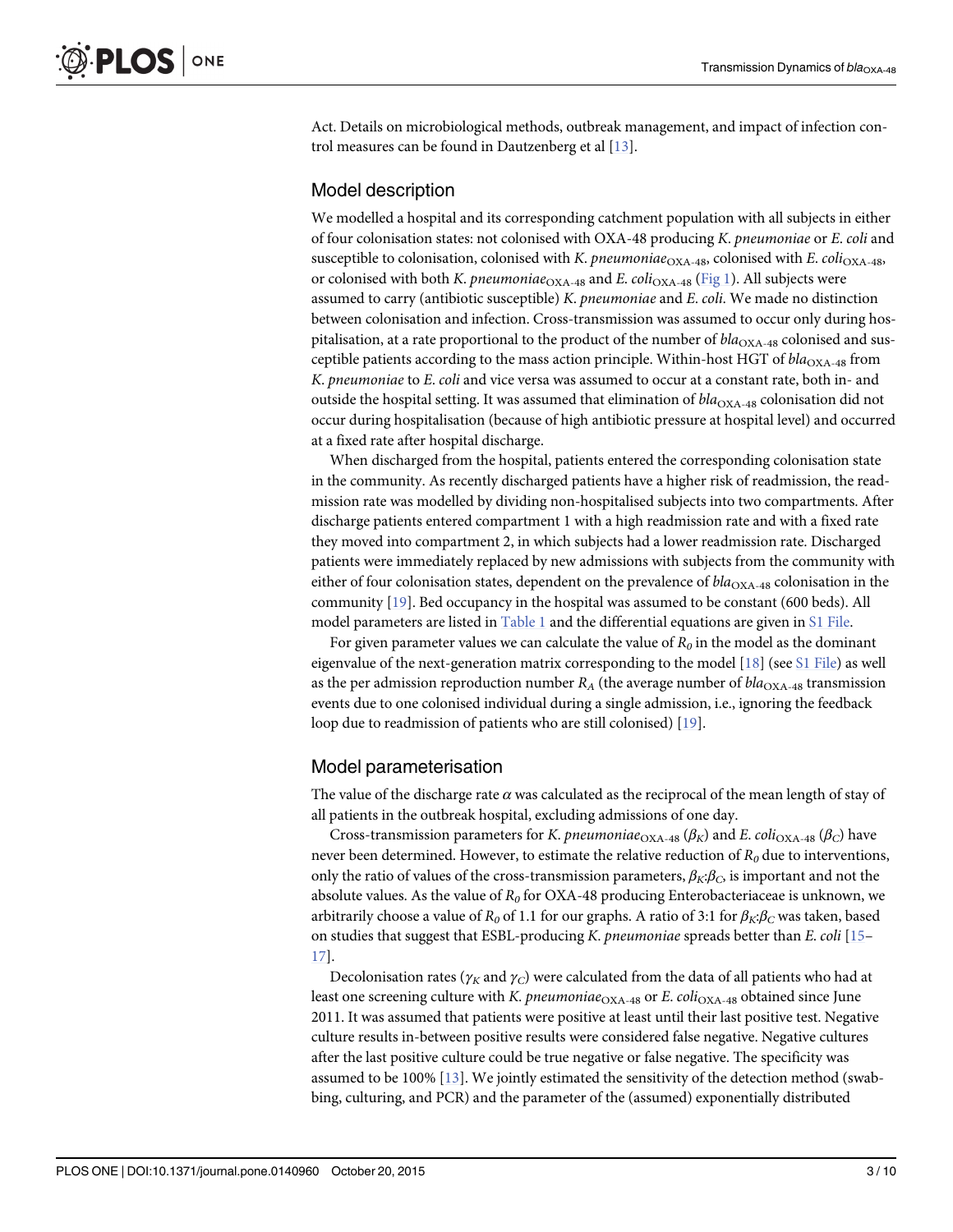<span id="page-3-0"></span>

[Fig 1. O](#page-2-0)XA-48 model. (a) Model of population flow. (b) Within-host model in the hospital. (c) Within-host model in the community with a high risk of readmission. (d) Within-host model in the community with a low risk of readmission. K- C-:  $bla_{\text{OXA-48}}$  negative (both K. pneumoniae and E. coli are susceptible). K- C+: E. coli<sub>OXA-</sub> 48 (K. pneumoniae is susceptible). K+ C-: K. pneumoniae<sub>OXA-48</sub> (E. coli is susceptible). K+ C+: K. pneumoniae $_{\text{OXA-48}}$  and E. coli<sub>OXA-48</sub>.

doi:10.1371/journal.pone.0140960.g001

survival curve of  $bla_{\rm OXA-48}$  colonisation with a maximum likelihood method. 95% confidence intervals (CI) were obtained using the likelihood ratio test  $(S2$  File).

The HGT-rates  $\lambda_{KC}$  and  $\lambda_{CK}$  were also estimated from the results of the  $bla_{\rm OXA-48}$  screening cultures, excluding patients in which the first positive screening culture yielded both K.

| <b>Parameter</b>                                                 | Symbol                  | <b>Default values</b>                                                                                     |
|------------------------------------------------------------------|-------------------------|-----------------------------------------------------------------------------------------------------------|
| Mean length of stay                                              | $1/\alpha$              | 7 d                                                                                                       |
| Cross-transmission rate K.<br>pneumoniae <sub>OXA-48</sub>       | $\beta_{\mathsf{K}}$    | 3 * $\beta_C$ , chosen to give $R_0$ the desired value                                                    |
| Cross-transmission rate $E$ . coli <sub>OXA-48</sub>             | $\beta_C$               | Chosen to give $R_0$ the desired value                                                                    |
| Mean duration of colonisation K.<br>pneumoniae <sub>OXA-48</sub> | $1/\gamma_K$            | 278 d                                                                                                     |
| Mean duration of colonisation E.<br>COlI <sub>OXA-48</sub>       | $1/\gamma_C$            | 225 d                                                                                                     |
| HGT-rate $bla_{\text{OXA-48}}$ from K. pneumoniae<br>to E. coli  | $\lambda_{\mathsf{KC}}$ | 0.0091 per day                                                                                            |
| HGT-rate $bla_{\text{OXA-48}}$ from E. coli to K.<br>pneumoniae  | $\lambda_{CK}$          | $0.0015$ per day                                                                                          |
| Admission rate from high risk group                              | $\varphi_1$             | $1/270$ per day                                                                                           |
| Admission rate from low risk group                               | $\varphi_2$             | 1/3897 per day, defined by other parameters: (N $\alpha \chi$ )<br>/ $(-N \alpha + M (\varphi_1 + \chi))$ |
| Rate of change from high to low risk<br>group                    | $\chi$                  | $1/100$ per day                                                                                           |
| Hospital population                                              | N                       | 600                                                                                                       |
| Catchment population (high $+$ low risk)                         | M                       | 250,000                                                                                                   |
| $\mathbf{11} \mathbf{1}$                                         |                         |                                                                                                           |

HGT = horizontal gene transfer.

doi:10.1371/journal.pone.0140960.t001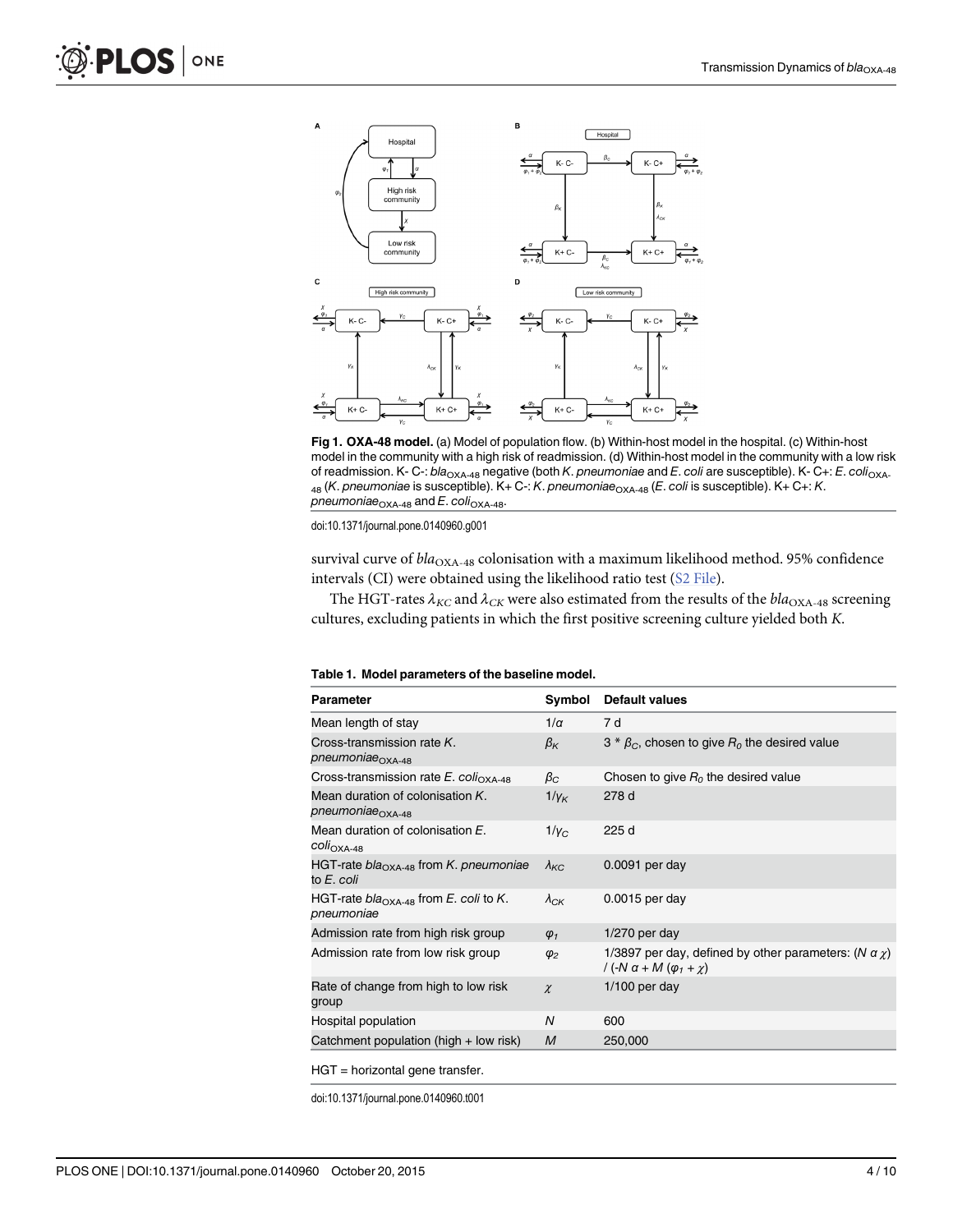<span id="page-4-0"></span>pneumoniae<sub>OXA-48</sub> and E. coli<sub>OXA-48</sub>. The HGT-rate of bla<sub>OXA-48</sub> from K. pneumoniae to E. coli  $(\lambda_{KC})$  was determined for all patients with at least one positive screening culture for K. pneumoniae<sub>OXA-48</sub> and without a previous culture with E.  $coli<sub>OXA-48</sub>$ , with in the denominator the number of days from first detection of K. pneumoniae $_{\rm OXA-48}$  to either the last culture date with K. pneumoniae<sub>OXA-48</sub> or the middle date between the last culture date with K. pneumoniae<sub>OXA-48</sub> and the first detection of E. coli<sub>OXA-48</sub> and K. pneumoniae<sub>OXA-48</sub>. In the numerator we included all events in which K. pneumoniae $_{\rm OXA\text{-}48}$  colonisation preceded combined colonisation with K. pneumoniae<sub>OXA-48</sub> and E. coli<sub>OXA-48</sub>. The HGT-rate was thus calculated as the number of transfers per day at risk for HGT. The HGT-rate  $\lambda_{CK}$  was calculated analogously. In this way, an effective HGT-rate in patients was estimated, providing an averaged rate that incorporates the influence of factors changing over time such as antibiotic use.

The estimates for the mean time to readmission from the population with a high risk of readmission ( $1/\varphi_1$ ) and the rate of moving from the population with a high risk of readmission to the population with a lower risk  $(\chi)$  were obtained from real life data of the University Medical Center Utrecht [[20](#page-9-0)]. The mean time to readmission from the population with a lower risk  $(1/\varphi_2)$  was defined by the other parameters in the model, in order to keep population sizes in agreement with the data.

Population sizes in hospital and community were based on those of the Maasstad hospital, which contained approximately 600 beds and had a catchment area of approximately 250,000 people [[21\]](#page-9-0). The sizes of the sub communities (high and lower risk of readmission) were defined by the model.

#### Model calculations

The ratio between  $R_0$  and  $R_A$  indicates the relative importance of readmission in the nosocomial dynamics of  $bla_{\text{OXA-48}}$  spread.

The impact of HGT was measured by comparing the mean duration of colonisation with K. *pneumoniae*<sub>OXA-48</sub> and *E. coli*<sub>OXA-48</sub> as calculated from the data and model. As the gene can be exchanged between both species, HGT effectively prolongs the duration of colonisation. The exact derivation can be found in [S1 File](#page-8-0).

In theory, earlier detection of E. coli<sub>OXA-48</sub> (e.g., by ertapenem susceptibility testing and molecular testing) would reduce nosocomial transmission of OXA-48 producing Enterobacteriaceae and the maximum effect would be comparable to immediate elimination of E.  $col_{\text{OXA-}}$  $_{48}$ . This theoretical effect was quantified by the relative difference between  $R_0$  with and without E. coli. Arbitrarily, a 20% reduction in  $R_0$  was considered effective.

Sensitivity analyses were performed for cross-transmission rates ( $\beta_K$  and  $\beta_C$ ), HGT-rates ( $\lambda_{KC}$  and  $\lambda_{CK}$ ), duration of colonisation ( $\gamma_K$  and  $\gamma_C$ ), and the catchment population size (*M*). Furthermore, we determined the potential effects of  $bla_{\rm OXA-48}$  cross-transmission in the community and of different definitions for colonisation.

Analyses were done in SPSS (IBM SPSS Statistics, Version 20) and Mathematica (Wolfram Research, Inc., Mathematica, Version 9.0, Champaign, IL).

#### **Results**

Duration of colonisation and HGT-rates were derived from longitudinal culture results of 81 patients; 24 carried K. pneumoniae $_{\text{OXA-48}}$  only, 17 carried E. coli<sub>OXA-48</sub> only, and 40 carried both *K. pneumoniae*<sub>OXA-48</sub> and *E. coli*<sub>OXA-48</sub> ([Table 2\)](#page-5-0). The estimated mean duration of colonisation was 278 (95% CI 204-394) and 225 days (95% CI 164-321) for K. pneumoniae $_{\rm OXA-48}$ and  $E.$   $coli<sub>OXA-48</sub>$ , respectively.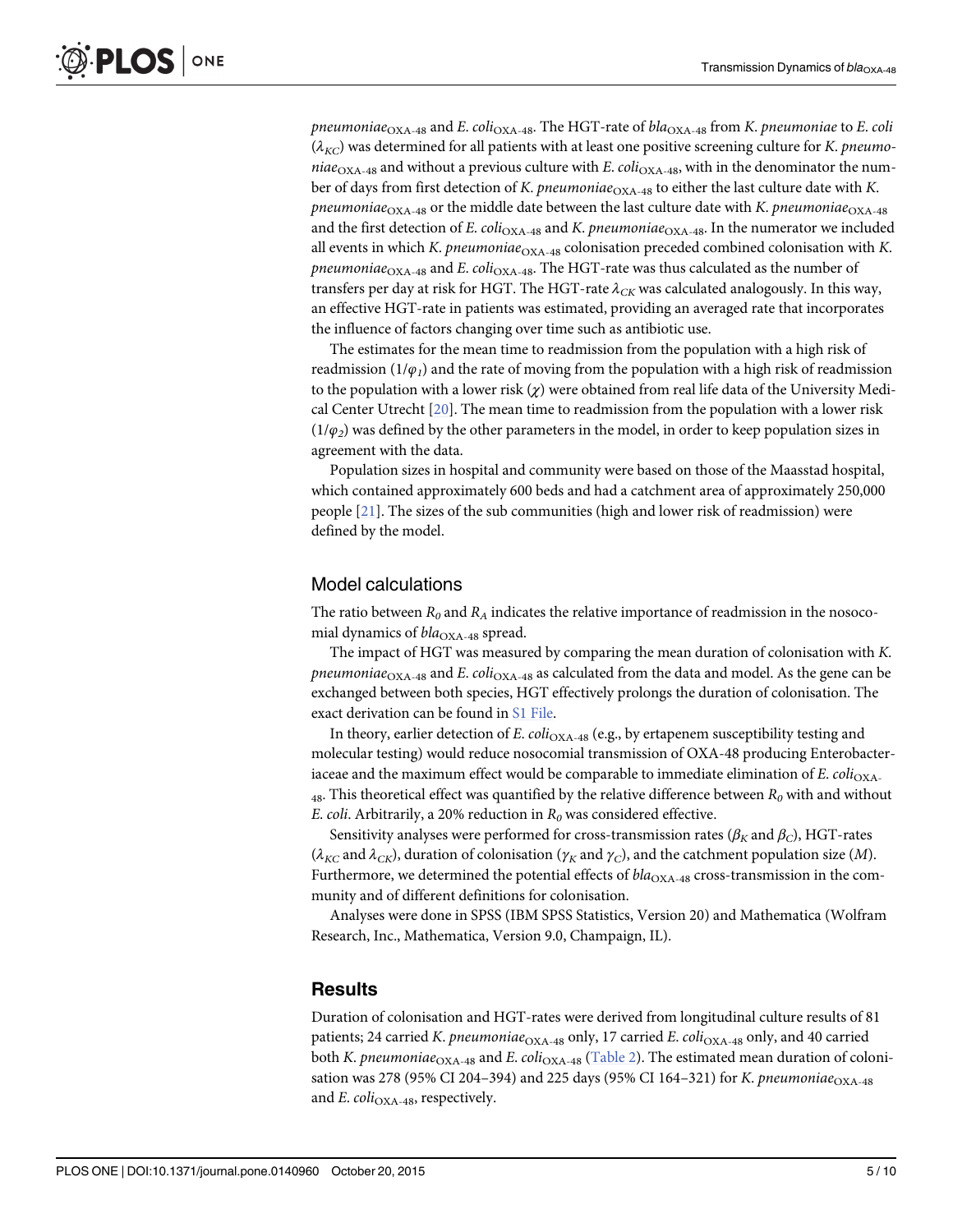#### <span id="page-5-0"></span>[Table 2.](#page-4-0) Baseline characteristics of the study population of positive patients ( $n = 81$ ).

| Gender, n males (%)                                                                                      | 49 (60.5%)           |  |
|----------------------------------------------------------------------------------------------------------|----------------------|--|
| Age at first admission during outbreak period, median (IQR)                                              | 69.1 (57.8-<br>77.5) |  |
| Length of stay in days during outbreak period, median (IQR) per admission, excluding<br>1-day admissions | $8(3-18)$            |  |
| Admission days during outbreak period, median (IQR)                                                      | $38(14 - 68.5)$      |  |
| Number of admissions during outbreak period, median (IQR)                                                | $3.5(2-6)$           |  |
| Number of days on which screening cultures were taken, median (IQR)                                      | $11(8-15)$           |  |
| Number of days between two subsequent screening cultures, median (IQR)                                   | $18(2 - 63)$         |  |
| Total number of screening cultures included, n                                                           | 868                  |  |
| Screening cultures taken during hospital stay, %                                                         | 41%                  |  |
| Time of follow-up since first positive culture until last known culture in days, mean (SD)               | 374 (175)            |  |
| Patients at risk for HGT from K. pneumoniae to E. coli                                                   | 47                   |  |
| Patients at risk for HGT from E. coli to K. pneumoniae                                                   | 22                   |  |
|                                                                                                          |                      |  |

 $IQR =$  interquartile range.

SD = standard deviation.

HGT = horizontal gene transfer.

doi:10.1371/journal.pone.0140960.t002

We observed 21  $bla_{\rm OXA-48}$  transfer events from K. pneumoniae to E. coli during 2305 days at risk, yielding a HGT-rate of 0.0091/day. There were three  $bla_{\text{OXA-48}}$  transfer events from E. coli to K. pneumoniae during 2004 days at risk, yielding a HGT-rate of 0.0015/day. HGT prolonged the mean duration of  $bla_{\text{OXA-48}}$  colonisation with a factor 1.2 and 1.3 for K. pneumoniae<sub>OXA-48</sub> and E. coli<sub>OXA-48</sub>, respectively.

The sensitivities of the screening process for detecting K. pneumoniae<sub>OXA-48</sub> and E. coli<sub>OXA-</sub>  $_{48}$  were estimated to be 90.0% (95% CI 86.1–93.3) and 89.7% (95% CI 84.4–93.8), respectively.

The ratio between  $R_0$  and  $R_A$  was 1.36, implying that readmissions of colonised patients were responsible for a more than a quarter of all transmissions  $(0.36/1.36 = 26%)$ . As can be seen from [S1 File,](#page-8-0) this ratio is dependent on the choice of the parameter values. However, it does not depend on the values for  $\beta_K$  and  $\beta_C$  but on the ratio of  $\beta_K$ : $\beta_C$ .

The contribution of E. coli<sub>OXA-48</sub> to  $R_0$  was 1.9% with current parameter values. A 20% contribution to  $R_0$  would be reached when the mean duration of colonisation with E. coli<sub>OXA-48</sub> would be 6.1 years (instead of 225 days as observed) or the HGT-rates from K. pneumoniae to E. coli and vice versa would be 7.3 times the observed rates [\(Fig 2](#page-6-0) and [Table 3](#page-6-0)).

#### Sensitivity analysis

Increasing the ratio between the cross-transmission parameters  $\beta_K$  and  $\beta_C$  only has a small effect on the contribution of E. coli<sub>OXA-48</sub> to R<sub>0</sub>. The opposite, though, when the  $\beta_K$ ; $\beta_C$  ratio declines, will increase the contribution of E.  $col_{\text{OXA-48}}$ , although this scenario does not seem realistic [\(Table 3\)](#page-6-0).

Changing HGT-rates and duration of colonisation also influences results, but only to a small extent. Doubling both HGT-rates changes the effect of E. coli<sub>OXA-48</sub> on  $R_0$  to 5.0%, while doubling both the duration of colonisation with K. pneumoniae<sub>OXA-48</sub> and E. coli<sub>OXA-48</sub> changes the effect to 7.0% [\(S3 File\)](#page-8-0). Changes in the catchment population size (default +/- 100,000) do not impact the results.

In a setting with 20% of all  $bla_{\rm OXA\text{-}48}$  cross-transmissions occurring in the community, while keeping the ratio of  $\beta_K$ : $\beta_C$  at 3:1, the contribution of E. coli<sub>OXA-48</sub> to  $R_0$  was 2.6%. The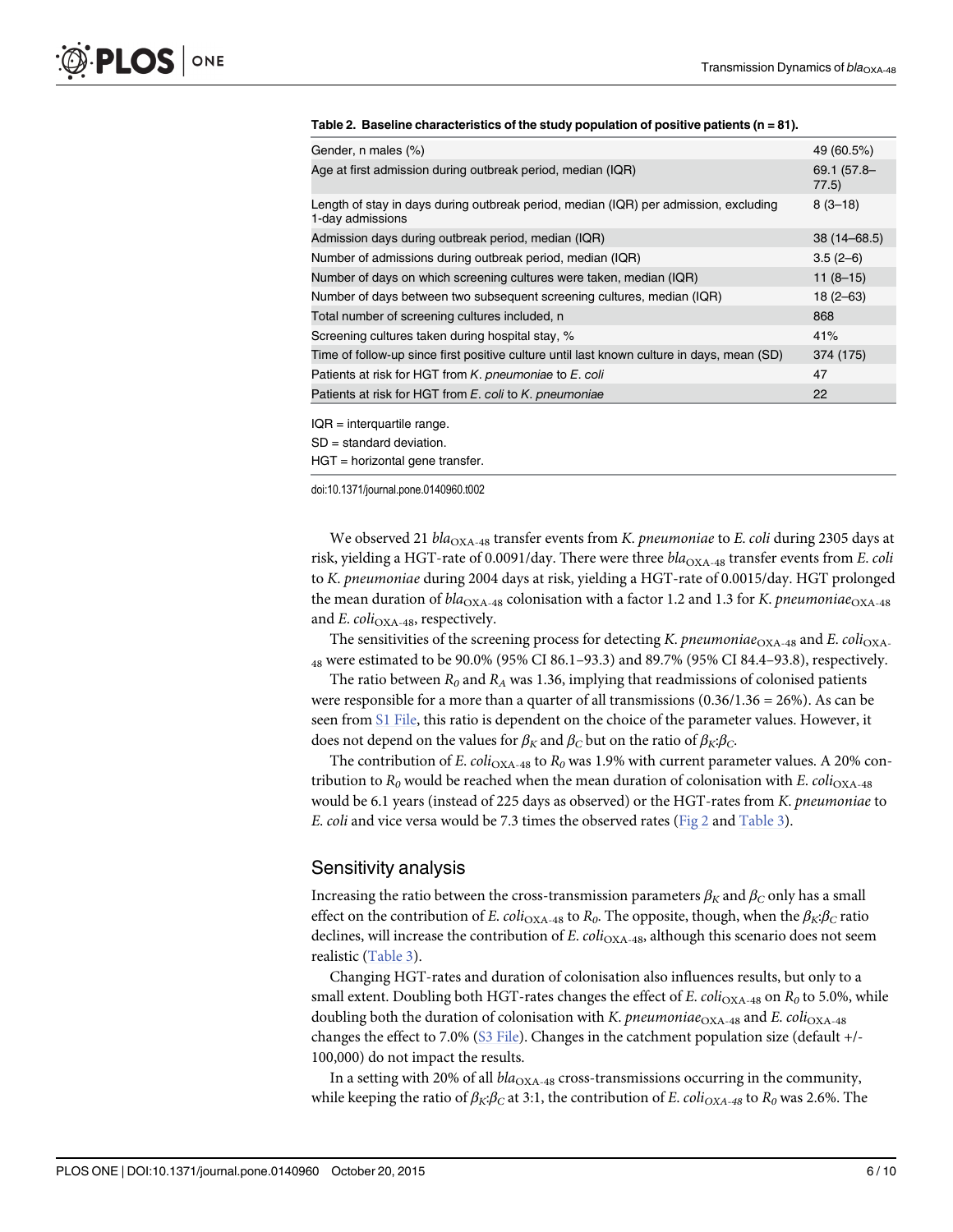<span id="page-6-0"></span>



doi:10.1371/journal.pone.0140960.g002

duration of colonisation with E. coli<sub>OXA-48</sub> should then be 3.3 years to reach a 20% contribution to  $R_0$  [\(S3 File](#page-8-0)).

Finally, we investigated the effects of different definitions for colonisation. In the default we only used negative culture results to define negativity. In this sensitivity analysis, a patient was considered non-colonised with K. pneumoniae $_{\rm OXA-48}$  when, on a certain day, E. coli<sub>OXA-48</sub> but not K. pneumoniae $_{\rm OXA-48}$  was detected (and vice versa for E. coli). Using this definition, the mean durations of colonisation were still comparable to the baseline situation: 269 days for K. pneumoniae<sub>OXA-48</sub> (95% CI 197–381) and 227 days for E. coli<sub>OXA-48</sub> (95% CI 165–324). The sensitivity of the screening process for detecting K. pneumoniae<sub>OXA-48</sub> then became 79.7% (95% CI 75.1-83.8) and for E. coli<sub>OXA-48</sub> 74.8% (95% CI 68.7-80.4).

#### **Discussion**

The combination of detailed microbiological data on duration of colonisation of K. pneumoniae<sub>OXA-48</sub> and E. coli<sub>OXA-48</sub>, the estimated occurrence of within-host HGT between both species, and a mathematical model demonstrated that the feared scenario of a hidden reservoir of  $bla_{\text{OXA-48}}$  containing, but phenotypically carbapenem-susceptible, E. coli is highly unlikely. Based on the parameters derived during a large hospital outbreak of K. pneumoniae<sub>OXA-48</sub>,  $bla_{\text{OXA-48}}$  in phenotypically susceptible E. coli had minor effects on the  $R_0$  of OXA-48 containing Enterobacteriaceae. Furthermore, the model illustrates the strain characteristics needed,

#### [Table 3.](#page-5-0) Results sensitivity analyses on  $\beta_K$  and  $\beta_C$ , all other parameters are kept constant.

|                                                                                                                                                                                 | $\beta_K = 3 \beta_C$<br>(baseline) | $\beta_K = 6$<br>$\beta_C$ | $\beta_K =$<br>$\beta_C$ | $\beta_K = 0.5$<br>$\beta_{C}$ |
|---------------------------------------------------------------------------------------------------------------------------------------------------------------------------------|-------------------------------------|----------------------------|--------------------------|--------------------------------|
| Ratio R <sub>o</sub> /R <sub>4</sub>                                                                                                                                            | 1.36                                | 1.36                       | 1.45                     | 1.33                           |
| Contribution of E. coli <sub>OXA-48</sub> to $R_0$                                                                                                                              | $-1.9%$                             | $-1.6%$                    | $-9.8%$                  | $-50.1%$                       |
| Duration of colonisation E. coli to reach 20% contribution of E. coli <sub>OXA-48</sub> to $R_0$ (days)                                                                         | 2228                                | 2807                       | 535                      | $\ast$                         |
| Ratio HGT-rates K. pneumoniae <sub>OXA-48</sub> to E. coli <sub>OXA-48</sub> and v.v. versus baseline values to reach<br>20% contribution of E. coli <sub>OXA-48</sub> to $R_0$ | 7.3                                 | 9.0                        | 2.4                      | $\ast$                         |

\* 20% not achievable with this ratio of  $β<sub>K</sub>:β<sub>C</sub>$ . HGT = horizontal gene transfer.

doi:10.1371/journal.pone.0140960.t003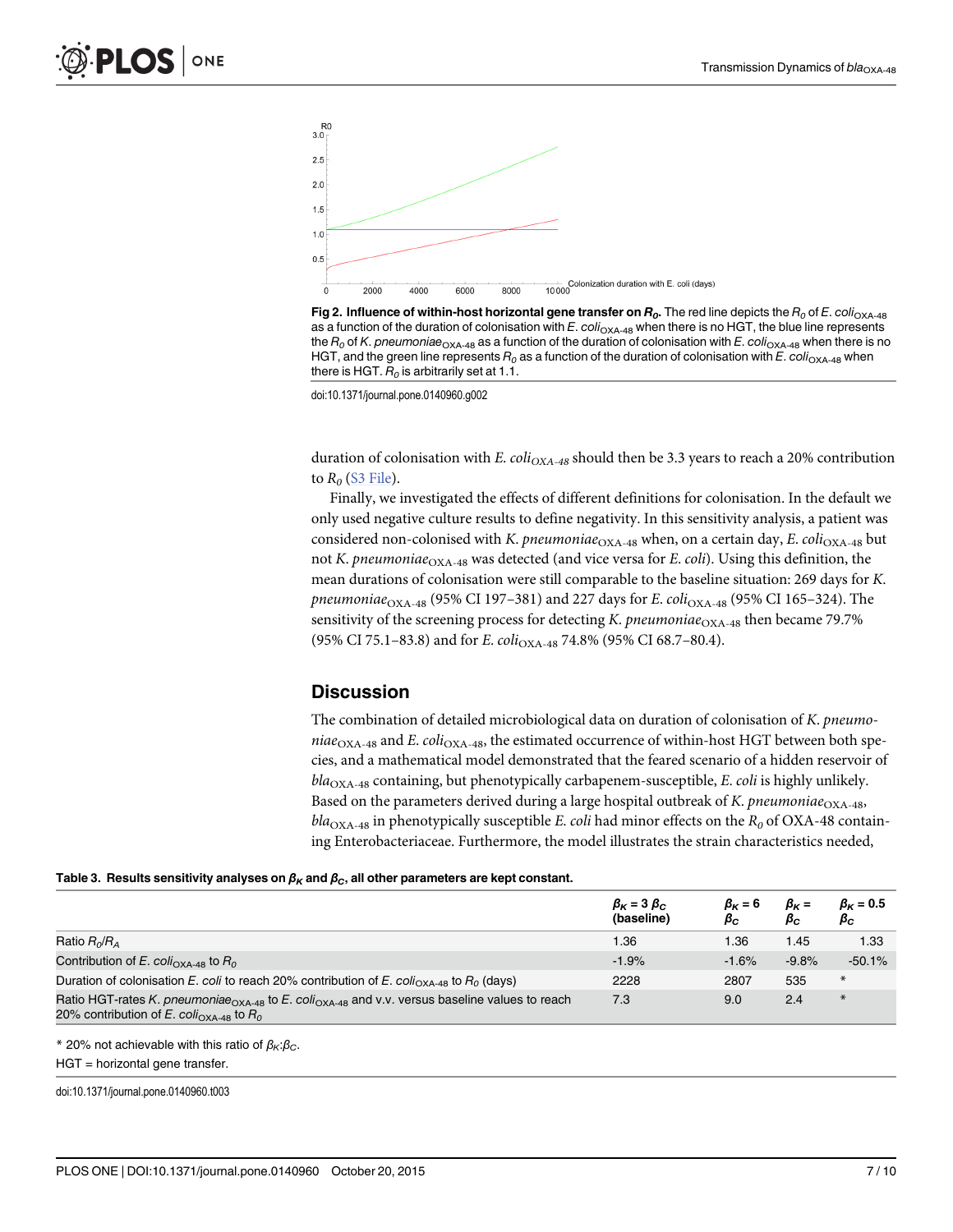<span id="page-7-0"></span>related to duration of colonisation and incidence of HGT, allowing unnoticed spread of  $bla<sub>OXA-48</sub>$ . In the current study the durations of colonisation were comparable for K. pneumoniae<sub>OXA-48</sub> and E. coli<sub>OXA-48</sub>, but the HGT-rate of bla<sub>OXA-48</sub> from K. pneumoniae to E. coli appeared much higher than the other way around.

Naturally, a model is a simplification of reality and model predictions should be interpreted with caution. For example, the population is considered to be homogeneous, so no distinction is made between different types of wards and patients. Moreover, parameter estimates are based on a single outbreak, reducing the external validity. No data was available on antibiotic use during the follow-up period, impairing estimates on the effect of antibiotics on OXA-48 producing bacteria. Yet, since there are no other studies with a similar data on  $bla_{\text{OXA-48}}$  transmission, we consider these outbreak data currently as the best available. Furthermore, only K. pneumoniae and E. coli are included in this model. Although other bacteria can harbour the  $bla<sub>OXA-48</sub> plasmid, during this outbreak only 2.5% of all patients carrying OXA-48 producing$ bacteria did not carry *K. pneumoniae*  $_{\text{OXA-48}}$  or *E. coli* $_{\text{OXA-48}}$  [[13](#page-9-0)].

We did not distinguish colonisation from infection, although infected patients might have had a longer length of stay or higher transmission potential. Also, all different routes of transmission, such as direct patient to patient contact, transmission via health care workers, or transmission from environmental sources were captured in one transmission parameter. This seems justified since no colonisation was demonstrated in staff [[13\]](#page-9-0) but transient colonisation is still possible. Furthermore, when the duration of carriage in healthcare personnel is short, there is no need to model the process as vector-borne transmission [\[22\]](#page-9-0). In sensitivity analyses, the ratio of the transmission parameters for K. pneumoniae<sub>OXA-48</sub> and E. coli<sub>OXA-48</sub> was changed in order to investigate effects on the outcomes. Results would alter dramatically if the transmission parameter for E. coli would be higher than for K. pneumoniae. However, although there are no accurate estimates available, there is evidence that K. pneumoniae spreads better than E. coli and the ratio of 3:1 seems plausible  $[13,16,17]$  $[13,16,17]$  $[13,16,17]$  $[13,16,17]$ . Furthermore, allowing cross-transmission in the community increased the effect of E.  $coli<sub>OXA-48</sub>$  only slightly. Also, 95% of  $bla<sub>OXA-48</sub> encoding plasmids were identical in pMLST [13]. This strengths our assumptions$  $bla<sub>OXA-48</sub> encoding plasmids were identical in pMLST [13]. This strengths our assumptions$  $bla<sub>OXA-48</sub> encoding plasmids were identical in pMLST [13]. This strengths our assumptions$ on cross-transmission and HGT. The assumption that all patients carry susceptible E. coli and K. pneumoniae might seem stringent, but the model estimates an effective HGT-rate. The assumption that all patients carry susceptible K. pneumoniae provides the most conservative estimate, since the rate will be higher in patients with susceptible Enterobacteriaceae and 0 in patients without. If we would assume that only 50% of the patients carries antibiotic-susceptible K. pneumoniae, the rate will be double (and the role of E. coli will likewise decline). When the populations are well mixed, the estimates, as determined by the model, will represent the effective (averaged) HGT-rates.

Within-host HGT prolongs the duration of colonisation. 'Temporary storage' of  $bla_{\text{OXA-48}}$ in another species, which may not be detected on its phenotypical appearance, can thus artificially prolong the duration of colonisation. However, the effect on transmission will be limited as long as most of the prolongation will occur outside the hospital where cross-transmission is assumed to occur less frequently than in health care settings. Since patients resided outside of the hospital during the follow-up period, we are confident that events we marked as HGT in this period were indeed HGT and not transmission, although strain relatedness was not assessed.

Even though transmission parameters and  $R_0$  of OXA-48 producing Enterobacteriaceae have never been quantified, we determined that readmission of colonised patients was important in the nosocomial dynamics of  $bla_{\text{OXA-48}}$  during this outbreak. Readmission of colonised patients may lead to new events of transmission creating a so-called 'feedback loop' in the dynamics [[19](#page-9-0)]. We estimated that more than a quarter of transmissions were caused by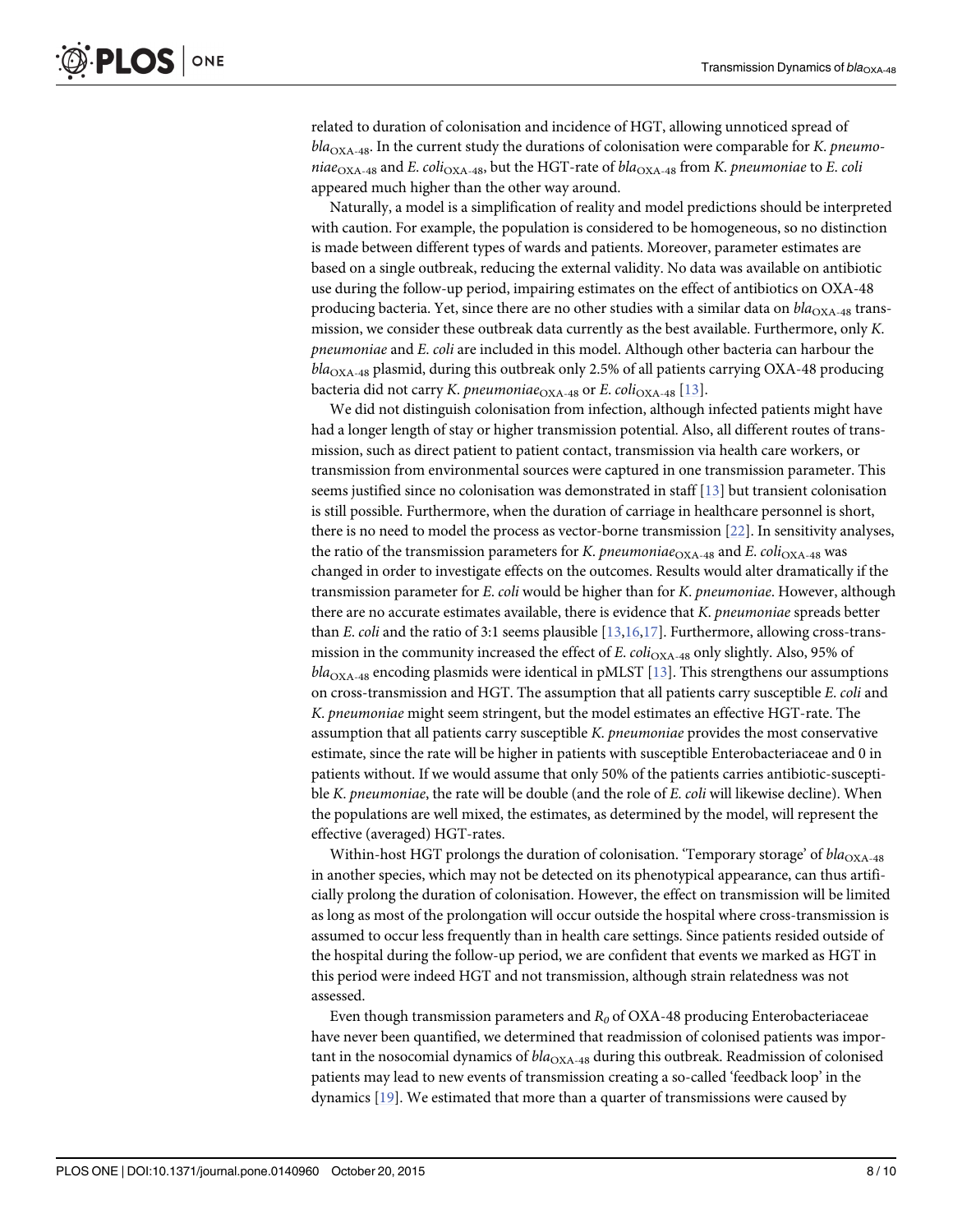<span id="page-8-0"></span>readmitted patients during this outbreak, supporting the policy to flag colonised patients and to treat them in isolation or with barrier precautions when readmitted. In analogy of Cooper et al. [\[19\]](#page-9-0) we emphasise the importance of readmission. Interventions should not only focus on reducing  $R_A$  below one, but also on getting  $R_0$  below one.

Although others have reported sensitivities of (nearly) 100% for PCR for  $bla_{\text{OX}A-48}$  [\[23](#page-9-0)–[25\]](#page-9-0), we estimated that the sensitivity of the screening procedures used during this outbreak was around 90%. However, this includes the procedure of obtaining and transporting swabs, overnight broth inoculation with ertapenem, PCR testing, and microbiological culture. While the analytical sensitivity of the PCR is probably close to 100%, each step might have yielded false negative results, reducing the sensitivity of the total procedure.

During the time of the outbreak (2011), screening for OXA-48 with ertapenem was not widely used, but the molecular screening on OXA-48 identified E.  $col_{\text{OXA-48}}$  with low MICs for imipenem and meropenem instead. Our findings suggest that a failure to detect E. coli<sub>OXA-48</sub> (if it had happened) would not have led to massive transmission of OXA-48 originating from undetected E.  $col_{\text{OXA-48}}$  isolates. The model, although a simplification of reality, estimated that the contribution of E. coli<sub>OXA-48</sub> to  $R_0$  during this OXA-48 outbreak was 1.9%, which suggests that it is unlikely that a large reservoir of E.  $coli<sub>OXA-48</sub>$  will emerge if these isolates would remain undetected.

#### Supporting Information

[S1 File.](http://www.plosone.org/article/fetchSingleRepresentation.action?uri=info:doi/10.1371/journal.pone.0140960.s001) Calculations. (PDF)

[S2 File.](http://www.plosone.org/article/fetchSingleRepresentation.action?uri=info:doi/10.1371/journal.pone.0140960.s002) Parametric and non-parametric estimation of the survival curve. (PDF)

[S3 File.](http://www.plosone.org/article/fetchSingleRepresentation.action?uri=info:doi/10.1371/journal.pone.0140960.s003) Sensitivity analyses. (PDF)

#### Author Contributions

Conceived and designed the experiments: MRH MJDD MJMB MCJB. Performed the experiments: MRH MJDD MJMB MCJB. Analyzed the data: MRH MJDD MJMB MCJB. Contributed reagents/materials/analysis tools: MJDD TJMO AZ JGH AT. Wrote the paper: MRH MJDD TJMO AZ JGH AT MJMB MCJB.

#### References

- [1.](#page-0-0) Canton R, Akova M, Carmeli Y, Giske CG, Glupczynski Y, Gniadkowski M, et al. Rapid evolution and spread of carbapenemases among Enterobacteriaceae in Europe. Clin Microbiol Infect. 2012; 18: 413–431. doi: [10.1111/j.1469-0691.2012.03821.x](http://dx.doi.org/10.1111/j.1469-0691.2012.03821.x) PMID: [22507109](http://www.ncbi.nlm.nih.gov/pubmed/22507109)
- [2.](#page-0-0) Nordmann P, Naas T, Poirel L. Global spread of Carbapenemase-producing Enterobacteriaceae. Emerg Infect Dis. 2011; 17: 1791–1798. doi: [10.3201/eid1710.110655](http://dx.doi.org/10.3201/eid1710.110655) PMID: [22000347](http://www.ncbi.nlm.nih.gov/pubmed/22000347)
- [3.](#page-0-0) Poirel L, Heritier C, Tolun V, Nordmann P. Emergence of oxacillinase-mediated resistance to imipenem in Klebsiella pneumoniae. Antimicrob Agents Chemother. 2004; 48: 15–22. PMID: [14693513](http://www.ncbi.nlm.nih.gov/pubmed/14693513)
- [4.](#page-0-0) Potron A, Kalpoe J, Poirel L, Nordmann P. European dissemination of a single OXA-48-producing Klebsiella pneumoniae clone. Clin Microbiol Infect. 2011; 17: E24–E26. doi: [10.1111/j.1469-0691.2011.](http://dx.doi.org/10.1111/j.1469-0691.2011.03669.x) [03669.x](http://dx.doi.org/10.1111/j.1469-0691.2011.03669.x) PMID: [21973185](http://www.ncbi.nlm.nih.gov/pubmed/21973185)
- 5. Glupczynski Y, Huang TD, Bouchahrouf W, Redenze de Castro R, Bauraing C, Gérard M, et al. Rapid emergence and spread of OXA-48-producing carbapenem-resistant Enterobacteriaceae isolates in Belgian hospitals. Int J Antimicrob Agents. 2012; 39: 168–172. doi: [10.1016/j.ijantimicag.2011.10.005](http://dx.doi.org/10.1016/j.ijantimicag.2011.10.005) PMID: [22115539](http://www.ncbi.nlm.nih.gov/pubmed/22115539)